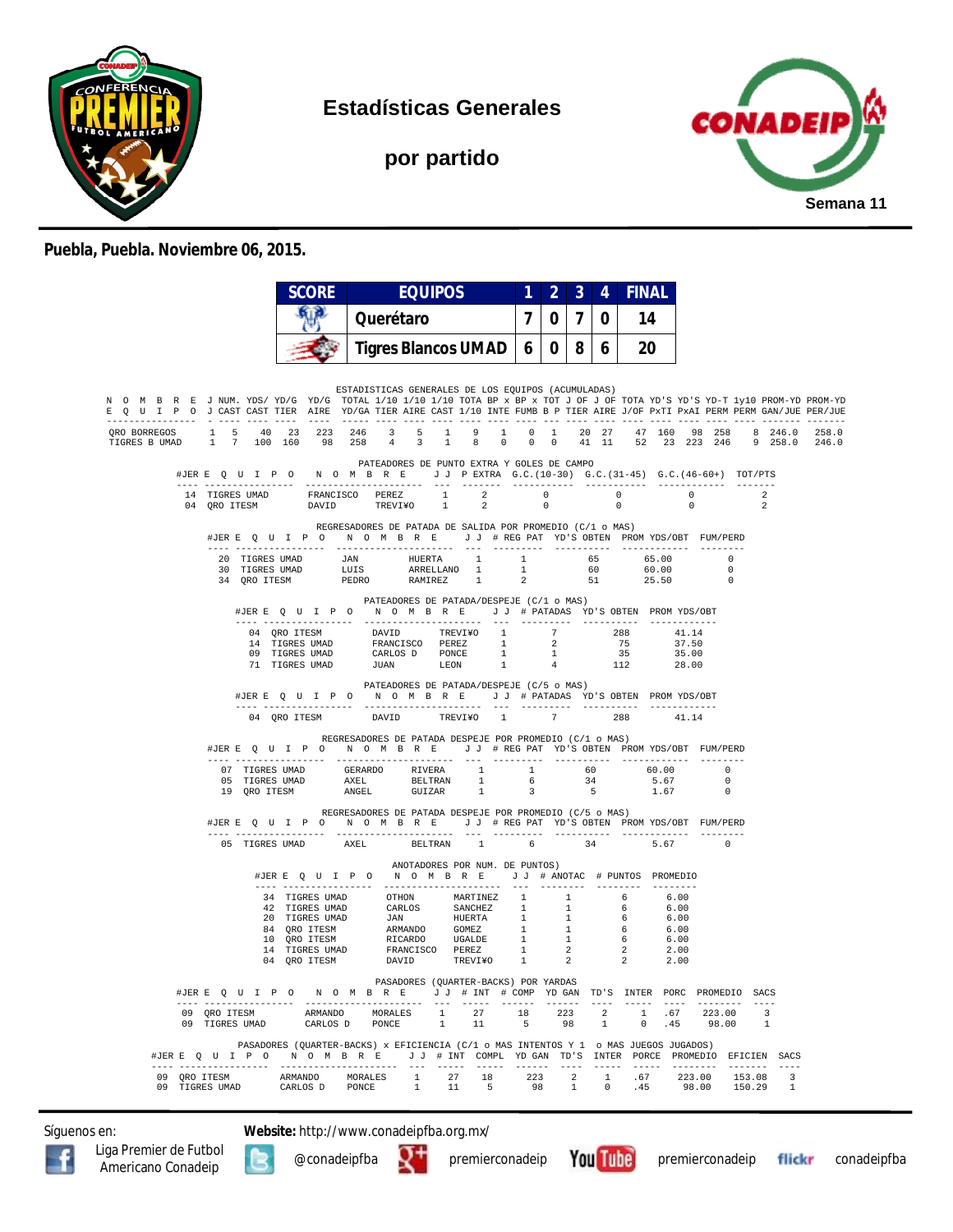

**por partido**





|                                                                                    |                                                                                                                                                                                                                                        | RECEPTORES POR NUM DE RECEPCIONES                    |                                |                                            |                                |                          |                                |                          |                                                                                                                   |
|------------------------------------------------------------------------------------|----------------------------------------------------------------------------------------------------------------------------------------------------------------------------------------------------------------------------------------|------------------------------------------------------|--------------------------------|--------------------------------------------|--------------------------------|--------------------------|--------------------------------|--------------------------|-------------------------------------------------------------------------------------------------------------------|
| #JERE Q U I P O N O M B R E J J # RECEP YD'S 1 y 10 TD'S PROMEDIO FUMBLES          |                                                                                                                                                                                                                                        |                                                      |                                |                                            |                                |                          |                                |                          |                                                                                                                   |
|                                                                                    |                                                                                                                                                                                                                                        |                                                      |                                |                                            |                                |                          |                                |                          |                                                                                                                   |
|                                                                                    |                                                                                                                                                                                                                                        |                                                      |                                |                                            |                                |                          |                                |                          |                                                                                                                   |
|                                                                                    |                                                                                                                                                                                                                                        |                                                      |                                |                                            |                                |                          |                                |                          |                                                                                                                   |
|                                                                                    |                                                                                                                                                                                                                                        |                                                      |                                |                                            |                                |                          |                                |                          |                                                                                                                   |
|                                                                                    |                                                                                                                                                                                                                                        |                                                      |                                |                                            |                                |                          |                                |                          |                                                                                                                   |
|                                                                                    |                                                                                                                                                                                                                                        |                                                      |                                |                                            |                                |                          |                                |                          |                                                                                                                   |
|                                                                                    |                                                                                                                                                                                                                                        |                                                      |                                |                                            |                                |                          |                                |                          |                                                                                                                   |
|                                                                                    |                                                                                                                                                                                                                                        |                                                      |                                |                                            |                                |                          |                                |                          |                                                                                                                   |
|                                                                                    | 03 (NO ITERS UNAD ARMANDO GOMEZ 1 7 126 1 1 18.00 0<br>20 TIGRES UNAD JAN HUERTA 1 2 49 1 1 24.50 0<br>27 TIGRES UNAD RIGARDO UGALDE 1 5 49 2 1 9.80 0<br>27 TIGRES UNAD ALEXANDER EDSEL 1 5 49 2 1 9.80 0<br>27 TIGRES UNAD ALEXANDER |                                                      |                                |                                            |                                |                          |                                |                          |                                                                                                                   |
|                                                                                    |                                                                                                                                                                                                                                        |                                                      |                                |                                            |                                |                          |                                |                          |                                                                                                                   |
|                                                                                    |                                                                                                                                                                                                                                        | CORREDORES DE BALON (POR YARDAS)                     |                                |                                            |                                |                          |                                |                          |                                                                                                                   |
| #JERE QUIPONOMBRE JJ # ACARR YDOBTEN 1 y 10 LOG TDOBT PROMYDS FUMBLES              |                                                                                                                                                                                                                                        |                                                      |                                |                                            |                                |                          |                                |                          |                                                                                                                   |
|                                                                                    |                                                                                                                                                                                                                                        |                                                      |                                |                                            |                                |                          |                                |                          |                                                                                                                   |
|                                                                                    |                                                                                                                                                                                                                                        |                                                      |                                |                                            |                                |                          |                                |                          | $\overline{0}$                                                                                                    |
|                                                                                    |                                                                                                                                                                                                                                        |                                                      |                                |                                            |                                |                          |                                |                          |                                                                                                                   |
|                                                                                    |                                                                                                                                                                                                                                        |                                                      |                                |                                            |                                |                          |                                |                          |                                                                                                                   |
|                                                                                    |                                                                                                                                                                                                                                        |                                                      |                                |                                            |                                |                          |                                |                          | $\begin{array}{ccc} 5.11 & 0 \\ 6.83 & 0 \\ 5.17 & 0 \\ 4.60 & 0 \\ 7.50 & 0 \\ 2.00 & 0 \\ 7.50 & 1 \end{array}$ |
|                                                                                    |                                                                                                                                                                                                                                        |                                                      |                                |                                            |                                |                          |                                |                          |                                                                                                                   |
|                                                                                    |                                                                                                                                                                                                                                        |                                                      |                                |                                            |                                |                          |                                |                          | $\overline{1}$                                                                                                    |
|                                                                                    |                                                                                                                                                                                                                                        |                                                      |                                |                                            |                                |                          |                                |                          | $\overline{\phantom{0}}$                                                                                          |
|                                                                                    |                                                                                                                                                                                                                                        |                                                      |                                |                                            |                                |                          |                                |                          | $\overline{0}$                                                                                                    |
|                                                                                    |                                                                                                                                                                                                                                        |                                                      |                                |                                            |                                |                          |                                |                          | $\overline{0}$                                                                                                    |
|                                                                                    |                                                                                                                                                                                                                                        |                                                      |                                |                                            |                                |                          |                                |                          |                                                                                                                   |
|                                                                                    | #JERE QUIPO NOMBRE JJ # INT YD'S PROM                                                                                                                                                                                                  | INTERCEPTORES DE PASES (POR # DE PASES INTECEPTADOS) |                                |                                            |                                |                          |                                |                          |                                                                                                                   |
|                                                                                    |                                                                                                                                                                                                                                        |                                                      |                                |                                            |                                |                          |                                |                          |                                                                                                                   |
|                                                                                    | 08 TIGRES UMAD                                                                                                                                                                                                                         | DILLAN                                               |                                |                                            |                                |                          | PALACIOS 1 1 0 1.00            |                          |                                                                                                                   |
|                                                                                    |                                                                                                                                                                                                                                        |                                                      |                                |                                            |                                |                          |                                |                          |                                                                                                                   |
|                                                                                    |                                                                                                                                                                                                                                        | TACLEADORES (POR # DE TACLEADAS)                     |                                |                                            |                                |                          |                                |                          |                                                                                                                   |
|                                                                                    | #JERE OUIP ON OMBRE JJ # TACL # ATRA PROM FUM/RECU                                                                                                                                                                                     |                                                      |                                |                                            |                                |                          |                                |                          |                                                                                                                   |
|                                                                                    |                                                                                                                                                                                                                                        |                                                      |                                |                                            |                                |                          |                                |                          |                                                                                                                   |
|                                                                                    |                                                                                                                                                                                                                                        |                                                      |                                |                                            |                                |                          |                                |                          |                                                                                                                   |
|                                                                                    |                                                                                                                                                                                                                                        |                                                      |                                |                                            |                                |                          |                                |                          |                                                                                                                   |
|                                                                                    |                                                                                                                                                                                                                                        |                                                      |                                |                                            |                                |                          |                                |                          |                                                                                                                   |
|                                                                                    |                                                                                                                                                                                                                                        |                                                      |                                |                                            |                                |                          |                                |                          |                                                                                                                   |
|                                                                                    |                                                                                                                                                                                                                                        |                                                      |                                |                                            |                                |                          |                                |                          |                                                                                                                   |
|                                                                                    |                                                                                                                                                                                                                                        |                                                      |                                |                                            |                                |                          |                                |                          |                                                                                                                   |
|                                                                                    |                                                                                                                                                                                                                                        |                                                      |                                |                                            |                                |                          |                                |                          |                                                                                                                   |
|                                                                                    |                                                                                                                                                                                                                                        |                                                      |                                |                                            |                                |                          |                                |                          |                                                                                                                   |
|                                                                                    |                                                                                                                                                                                                                                        |                                                      |                                |                                            |                                |                          |                                |                          |                                                                                                                   |
|                                                                                    |                                                                                                                                                                                                                                        |                                                      |                                |                                            |                                |                          |                                |                          |                                                                                                                   |
|                                                                                    |                                                                                                                                                                                                                                        |                                                      |                                |                                            |                                |                          |                                |                          |                                                                                                                   |
|                                                                                    |                                                                                                                                                                                                                                        |                                                      |                                |                                            |                                |                          |                                |                          |                                                                                                                   |
|                                                                                    |                                                                                                                                                                                                                                        |                                                      |                                |                                            |                                |                          |                                |                          |                                                                                                                   |
|                                                                                    |                                                                                                                                                                                                                                        |                                                      |                                |                                            |                                |                          |                                |                          |                                                                                                                   |
|                                                                                    |                                                                                                                                                                                                                                        |                                                      |                                |                                            |                                |                          |                                |                          |                                                                                                                   |
|                                                                                    |                                                                                                                                                                                                                                        |                                                      |                                |                                            |                                |                          |                                |                          |                                                                                                                   |
|                                                                                    |                                                                                                                                                                                                                                        |                                                      |                                |                                            |                                |                          |                                |                          |                                                                                                                   |
|                                                                                    |                                                                                                                                                                                                                                        |                                                      |                                |                                            |                                |                          |                                |                          |                                                                                                                   |
|                                                                                    |                                                                                                                                                                                                                                        |                                                      |                                |                                            |                                |                          |                                |                          |                                                                                                                   |
|                                                                                    |                                                                                                                                                                                                                                        | TACLEADORES (POR # DE SACS ATRAPADAS o CAPTURAS)     |                                |                                            |                                |                          |                                |                          |                                                                                                                   |
|                                                                                    | #JERE QUIPO NOMBRE JJ # TACL # ATRA PROMFUM/RECU                                                                                                                                                                                       |                                                      |                                |                                            |                                |                          |                                |                          |                                                                                                                   |
|                                                                                    |                                                                                                                                                                                                                                        |                                                      |                                |                                            |                                |                          |                                |                          |                                                                                                                   |
|                                                                                    | $\begin{tabular}{cccccc} 44 & TIGRES UMD & JOSE & DAVILA & 1 & 4 & 2 & 4.00 & 1 \\ 47 & TIGRES UMD & JUAN E & HERNANDEZ & 1 & 2 & 1 & 2.00 & 0 \\ 75 & QRO ITESM & JORGE & MONTOYA & 1 & 5 & 1 & 5.00 & 0 \\ \end{tabular}$            |                                                      |                                |                                            |                                |                          |                                |                          |                                                                                                                   |
|                                                                                    |                                                                                                                                                                                                                                        |                                                      |                                |                                            |                                |                          |                                |                          |                                                                                                                   |
|                                                                                    |                                                                                                                                                                                                                                        |                                                      |                                |                                            |                                |                          |                                |                          |                                                                                                                   |
|                                                                                    |                                                                                                                                                                                                                                        |                                                      |                                | YARDAS MEZCLADAS                           |                                |                          |                                |                          |                                                                                                                   |
|                                                                                    | JUE YD'S/REG YDS/REG YD'S x YD'S/REC YD'S/REG. SUMA                                                                                                                                                                                    |                                                      |                                |                                            |                                |                          |                                |                          |                                                                                                                   |
| #JER E Q U I P O M O M B R E JUG KICK-OFF DESPEJE CARRERA DE PASES PAS-INTER TOTAL |                                                                                                                                                                                                                                        |                                                      |                                |                                            |                                |                          |                                |                          |                                                                                                                   |
|                                                                                    |                                                                                                                                                                                                                                        |                                                      |                                | ---------                                  | --------                       | --------                 | ---------                      |                          | ---------- -----                                                                                                  |
| 84 QRO ITESM                                                                       | ARMANDO                                                                                                                                                                                                                                | GOMEZ                                                | 1                              | $\overline{0}$                             | $\circ$                        | $\circ$                  | 126                            | $\circ$                  | 126                                                                                                               |
| 20 TIGRES UMAD                                                                     | JAN                                                                                                                                                                                                                                    | <b>HUERTA</b>                                        | $\mathbf{1}$                   | 65                                         | $\circ$                        | $\circ$                  | 49                             | $^{\circ}$               | 114                                                                                                               |
| 30 TIGRES UMAD                                                                     | LUIS                                                                                                                                                                                                                                   | ARRELLANO 1                                          |                                | 60                                         | $^{\circ}$                     | 41                       | $\overline{0}$                 | $\circ$                  | 101                                                                                                               |
| 34 ORO ITESM                                                                       | PEDRO                                                                                                                                                                                                                                  | RAMIREZ 1                                            |                                | 51                                         | $\overline{\phantom{0}}$       | 10                       | $\overline{0}$                 | $\circ$                  | 61                                                                                                                |
| 07 TIGRES UMAD                                                                     | GERARDO RIVERA                                                                                                                                                                                                                         |                                                      | 1                              | $\overline{\phantom{0}}$                   | 60                             | $\overline{\phantom{0}}$ | $\overline{0}$                 | $\circ$                  | 60                                                                                                                |
| 10 QRO ITESM<br>05 TIGRES UMAD                                                     | RICARDO UGALDE<br>AXEL BELTRAN                                                                                                                                                                                                         | BELTRAN                                              | $\mathbf{1}$<br>$\overline{1}$ | $\overline{0}$<br>$\overline{\phantom{0}}$ | $\overline{\phantom{0}}$<br>34 | $\overline{0}$<br>14     | 49<br>$\overline{\phantom{0}}$ | $^{\circ}$<br>$^{\circ}$ | 49<br>48                                                                                                          |
| 42 TIGRES UMAD                                                                     | CARLOS                                                                                                                                                                                                                                 | SANCHEZ                                              | $\overline{1}$                 | $\overline{0}$                             | $\overline{\phantom{0}}$       | 46                       | $\overline{0}$                 | $^{\circ}$               | 46                                                                                                                |
| 09 TIGRES UMAD                                                                     |                                                                                                                                                                                                                                        |                                                      | $\mathbf{1}$                   | $\overline{0}$                             | $\overline{0}$                 | 31                       | $\overline{0}$                 | $\circ$                  | 31                                                                                                                |
| 27 TIGRES UMAD                                                                     |                                                                                                                                                                                                                                        |                                                      | $\mathbf{1}$                   | $\overline{\phantom{0}}$                   | $^{\circ}$                     | $\overline{0}$           | 28                             | $^{\circ}$               | 28                                                                                                                |
| 34 TIGRES UMAD                                                                     | CARLOS D PONCE<br>ALEXANDER EDSEL<br>OTHON MARTINEZ                                                                                                                                                                                    |                                                      | $\overline{1}$                 | $\overline{\phantom{0}}$                   | $\circ$                        | 23                       | $\overline{\phantom{0}}$       | $\Omega$                 | 23                                                                                                                |
| 03 QRO ITESM                                                                       | CARLOS                                                                                                                                                                                                                                 | SIDAS                                                | $\mathbf{1}$                   | $\overline{0}$                             | $\circ$                        | $\sim$ 0                 | 23                             | $\Omega$                 | 23                                                                                                                |
| 19 TIGRES UMAD                                                                     | EDSON                                                                                                                                                                                                                                  | HAAZ                                                 | 1                              | $\overline{\phantom{0}}$                   | 0                              | $\circ$                  | 21                             | $\circ$                  | 21                                                                                                                |
|                                                                                    |                                                                                                                                                                                                                                        |                                                      |                                |                                            |                                |                          |                                |                          |                                                                                                                   |

Síguenos en: **Website:** http://www.conadeipfba.org.mx/